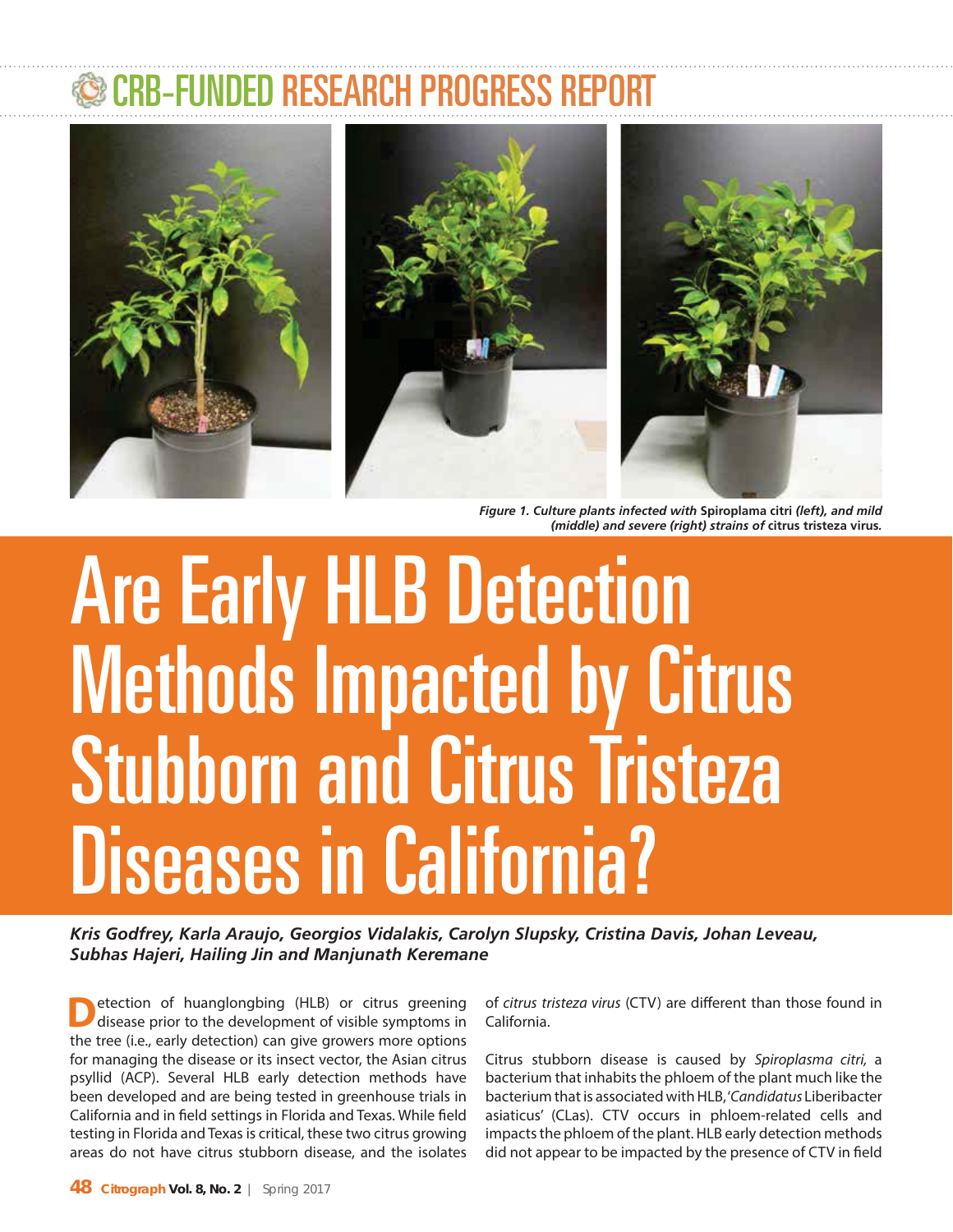trials (Aksenov et al. 2014). However, HLB early detection methods have not been tested in trees that already have been infected with either S. citri or CTV or both, and then infected with CLas. This project seeks to determine the impact of previous S. citri and/or CTV infection on the ability of some presumptive HLB early detection methods to detect CLas or HLB.

The impact of mixed infections of plant pathogens on CLas or HLB early detection methods will be examined by graft inoculation of small (four- to sixmonth old) Washington navel trees (on Carrizo rootstock) with combinations of the pathogens and assaying the plants for CLas or HLB using early detection methods. Early detection methods include metabolomics analysis of plant tissue, volatile organic compound analysis, small plant RNA analysis, microbiome analysis and droplet digital polymerase chain reaction (ddPCR). Plant pathogens to be used in the mixed infections include S. citri (isolate from Southern California), two CTV isolates that are common in California (a mild isolate and a stem-pitting isolate) and CLas (isolate from Hacienda Heights, California).

All of the plant pathogens are being introduced to the test plants by grafting. The treatments (i.e., plant pathogen combinations) and controls are listed in **Table 1**. Ten Washington navel trees are being subjected to each treatment. Sampling will occur at approximately monthly intervals and continue until CLas-infected plants test positive using the USDA-APHIS quantitative PCR (qPCR) based assay. This study is being conducted in the University of California,

Davis Contained Research Facility, a Biosafety Level III-Plant quarantine, to ensure environmental safety.

We established cultures of S. citri and two isolates of CTV (**Figure 1**) in preparation for the inoculation of the experimental plants. The first set of experimental Washington navel trees was produced and grafted with pathogens in late August to early September 2016 (**Figure 2**). Graft inoculations were done as a time series by first grafting plants with a single pathogen, then adding a second pathogen to the appropriate plants (dual infection) and grafting one set of plants with all four pathogens. Pathogen-free scion grafting treatment is



*Figure 2. Experimental Washington navel trees ready for graft inoculation.*



*Figure 3. (A) Sampling of volatile organic compounds in a greenhouse environment requires the use of bags. (B) The Twisters used to sample the volatile organic compounds are placed in a sterile vial until the compounds are analyzed.*

being done at the same time as grafting for the additional pathogens (**Table 1**). Plants will be allowed to recover for four to six weeks following grafting.

Sampling of the plants begins about one month after the final grafts are made. To sample for metabolomic analysis, plant small RNA analysis ddPCR, and standard qPCR leaf and petiole tissues are being collected, frozen and ground to a powder in liquid nitrogen, divided into aliquots for the different early detections assays with the remaining ground tissue stored in a -80°C freezer. Volatile organic compounds are being collected using the same method as used in field sampling, by placing